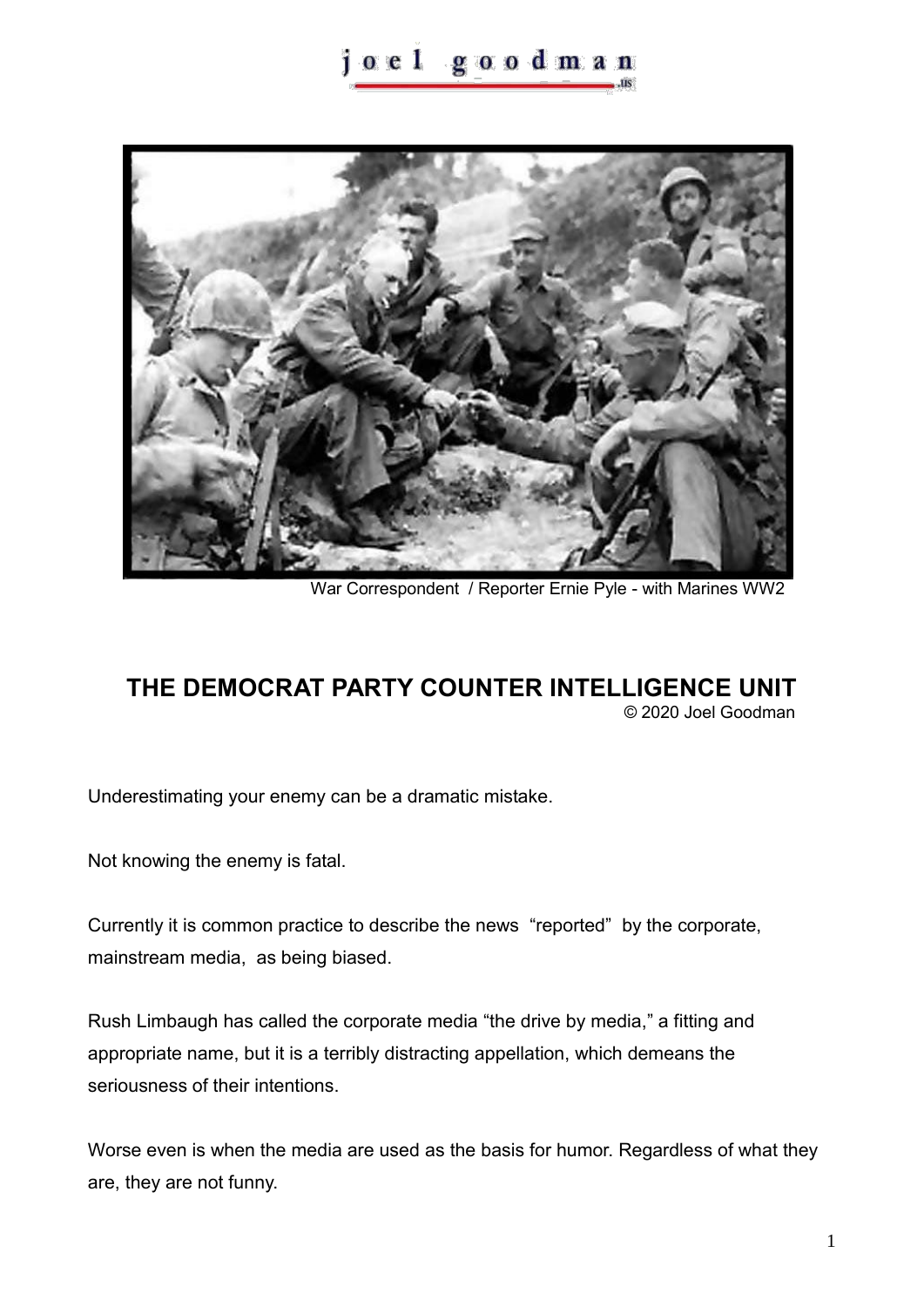In calling the corporate media biased begins with the assumption that they are only reporting on the news from a slanted point of view, inputting their bias into their reporting. But the news media does much more to change the news that is presented to their target audience. The media also slant or editorialize the information with their choice of words, and by their commentary on the content of the news. The commentary is expressed by descriptive word usage, tonal inflection and facial expressions, and how the news is juxtaposed to other stories.

The corporate media also introduce stories into the news cycle without proper vetting or with no observable vetting at all, the Russian Hoax being a major example. The corporate media also ignore or seriously downplay stories or heighten the importance of stories. The overly dramatic early morning arrest of Roger Stone, was somehow covered live by CNN; and then repeated day after day, ostensibly trying to hammer home the danger this nonviolent man presented. On the other hand, the federal prosecution of FBI attorney Kevin Clinesmith, someone who falsified documents as part of one of the most egregious miscarriages of justice in US history, and which substantially undermined the validity of the Mueller investigation, was hardly featured as it appeared and disappeared quickly.

Even more recently, we have seen that the corporate Media have also ignored news; yielding a very clear example of censoring the news. The Hunter Biden story cover-up needs little explaining. The story just didn't exist in the Corporate News Media before the election. Further compounding the reporting of this story is the associated censorship of anything related to the Hunter Biden story from Facebook and Twitter. The Hunter Biden story is not a solitary example of news censorship and manipulation. As of this writing, any reference to actual facts regarding the 2020 election fraud is either blocked on Facebook or is labeled on Twitter as having been "discredited." Twitter continues to do this after Twitter's CEO Jack Dorsey appeared before the feckless American Congress and testified that there is no bias on Twitter.

Looking at the juxtaposition of two stories clearly shows how the media work. When Donald Trump ordered the American Embassy moved to Jerusalem, Israel's capital, something which had been legislated more than two decades ago, but never implemented by any previous administration, the media ran stories of impending war and doom. The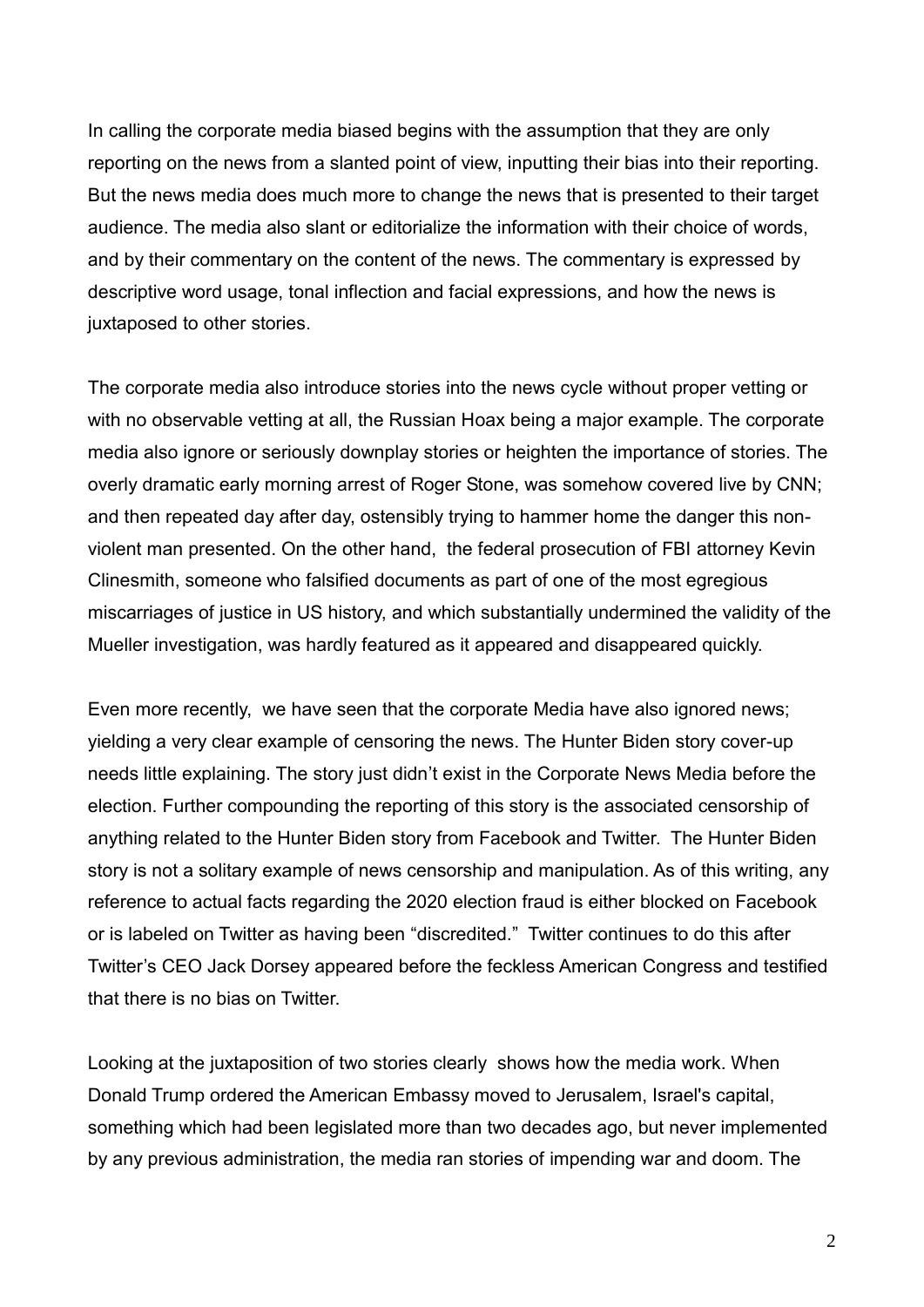media were no-stop in predicting an all out Arab assault on Israel and terrorist attacks against the United States.

In fact, a by-product of the move led to the success of the Abraham Accords, the result of which was four Arab states signing peace deals with Israel – the single largest peace accomplishment in Israel's 72 year history; and the single greatest all-time move towards peace in the Middle East.

That accomplishment has been reported, but only minimally, when compared to the reports and coverage of imminent doom after moving the Embassy to Jerusalem. For those not paying close attention, the takeaway by hoi polloi is that Donald Trump is a danger to world stability and peace.

All in all, we see, that the corporate media report from a bias, slant stories, editorialize stories that are reported, create and promote stories that are not factually true, and censor news that doesn't fit into their narrative.

Anyone looking at this entity that we call the news Media would be hard pressed to say that they are by any stretch of the imagination true news reporting agencies.

Of course, the media do report on sports, the weather, some human interest stuff, and other events that occur, like plane crashes, and storms, etc. But, as regards news that molds opinions and results in political change, they are not by any stretch of the imagination news reporting entities.

Putting aside the pedestrian reporting that they do, their activities fit the definition of a propaganda agency, and were they a government bureaucracy they would certainly be seen as a propaganda agency. But, they are not federal bureaucracies, although many news people have previously served in Democratic Presidential Administrations, and many anti-Trump government bureaucrats have found their way into the news media.

But, here's the scoop, so to say.

We are at war. We are at war because the very existence of the republic as we know it is being threatened. The change wanted by those opposing the republic, would be, as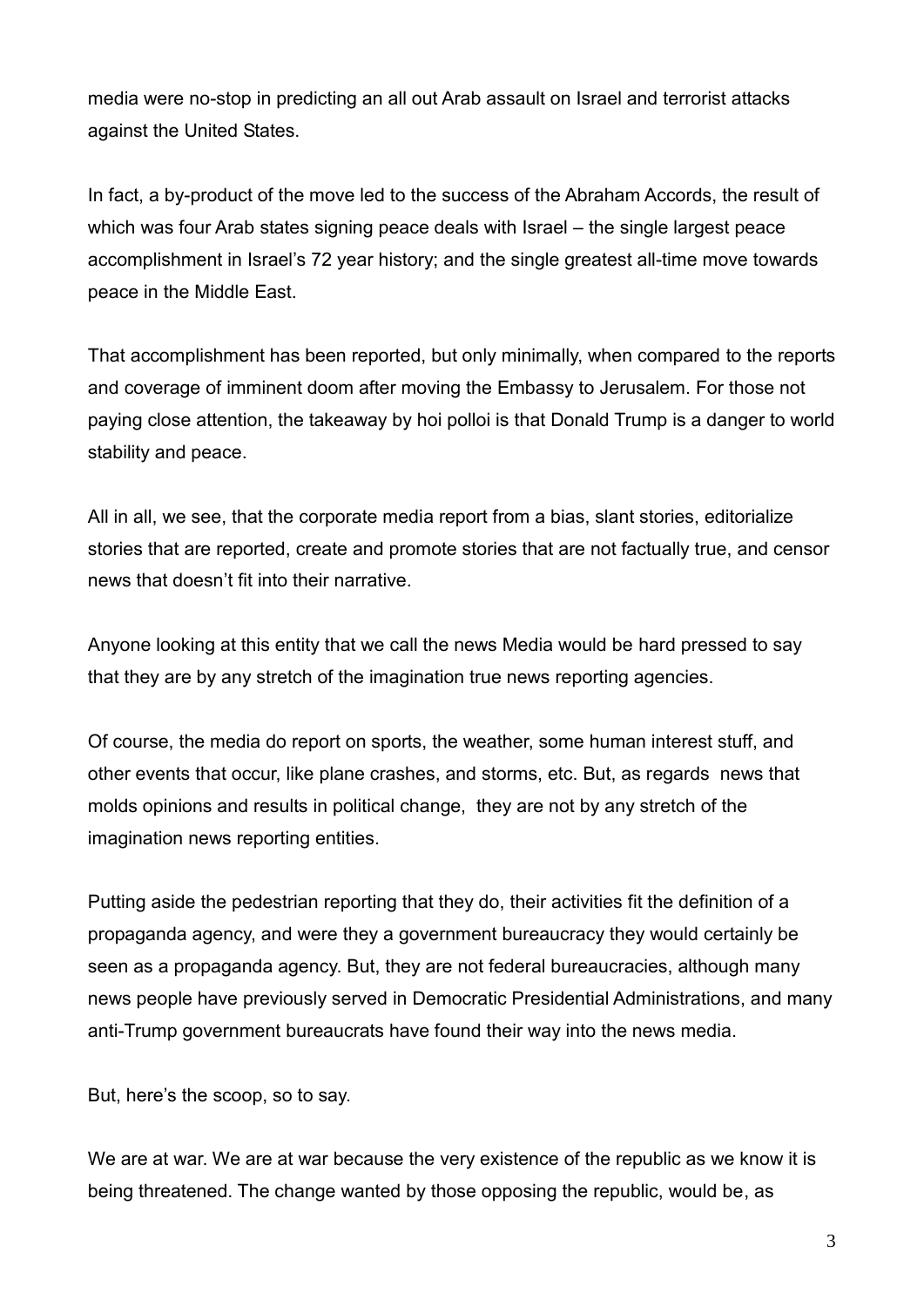Barack Obama described it, "fundamental." There are Left Wing radicals burning down cities and attacking people who proclaim their support for President Trump or just supporting the republic, or for just being White or being a cop of any race.

Because we are at war we must define the enemy, and that enemy is the worldwide group of Globalists and their armies in the Untied States, the American bureaucratic Deep State and the Democratic Party. The Democratic Party, and certain Republicans, are in league with those promoting the establishment of a Globalist agenda utilizing Communist China as the political and economic engine of their scheme.

Up until this point in time, the United States hasn't tolerated being attacked either by enemies from without or by enemies from within. One of the foundational events in the formation and structure of the current government was Shay's Rebellion, which occurred during the time of the Federal Convention, and influenced the formation of a stronger and more energetic government than what existed under the Articles of Confederation.

As an example of that commitment to defend the country, we can look at the current Oath of Allegiance of the United States, which is sworn to by all those becoming citizens:

*"...I will support and defend the Constitution and the laws of the United States of America against all enemies, foreign and domestic…"*

This oath is not much different from the Oath of Office taken by all elected officials and the oath taken by all members of the Armed Forces.

Ironically, while this oath was taken by members of the Supreme Court, what should have been a very clear cut case as a matter of law, and never should have been brought to the Supreme Court, was brought to the Court and shows the divide between those who have sworn to uphold the constitution and yet are more than willing to subvert it. In June 2019 the Supreme Court ruled against President's Trump's policy to add a citizenship question to the census, which would have prevented illegal aliens from being counted towards a state's representation in the Congress, which in turn allows for an increase of certain funding to a state. It would seem logical that since only citizens are allowed to vote in federal elections, no citizen should be counted towards a state's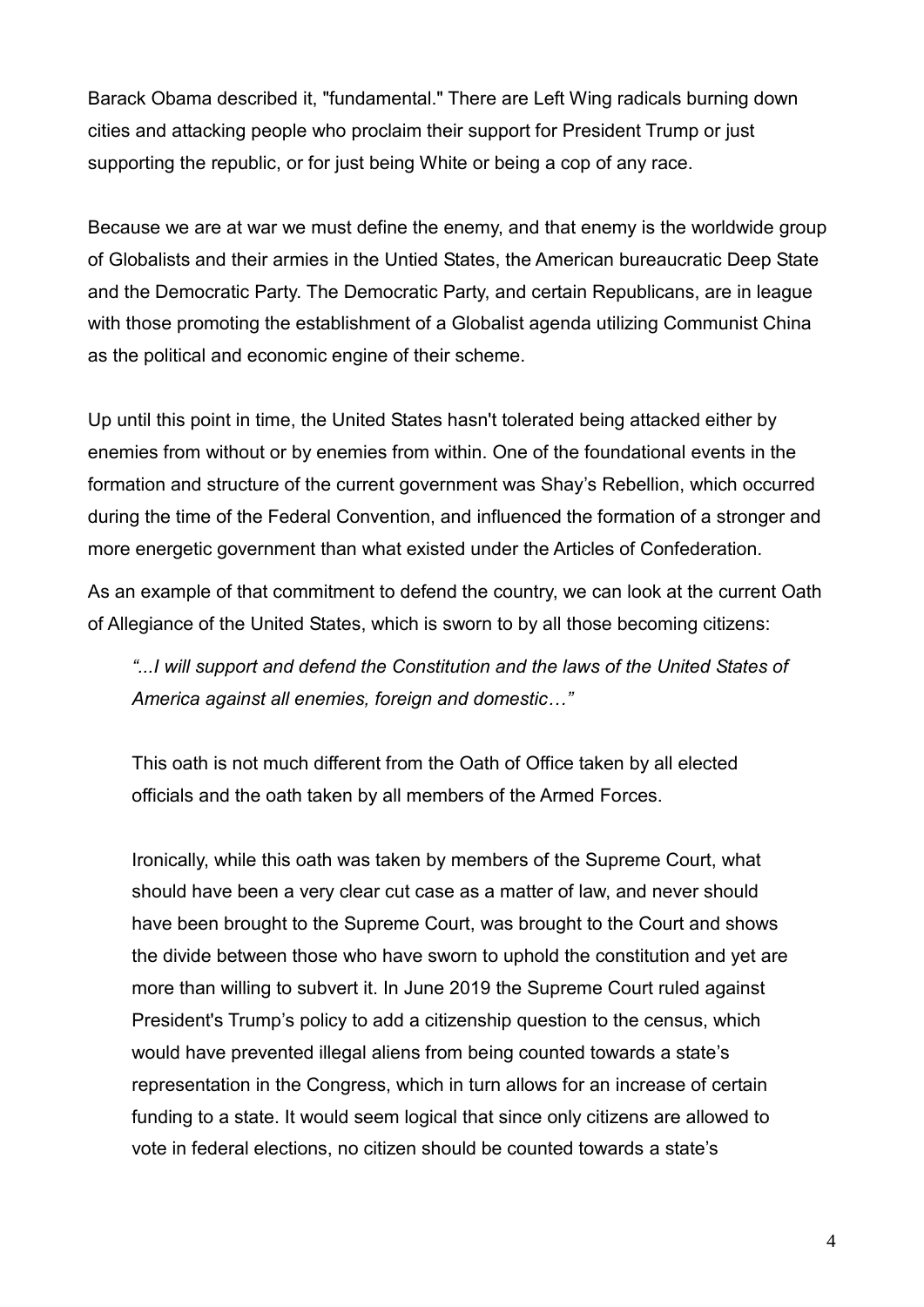representation, the initial purpose of the Constitutionally mandated census. But, obviously, the obvious is not obvious when it comes to defending the republic.

When, even on the most basic level, defense of the integrity of the republic is a questionable concept, the existence of domestic enemies is not an absurd idea. When the Communist Party was considered a national security threat in the 1950's, it was not hard to accept that idea because the Communist Party, at that time, was known to be in league with the Soviet Union.

Today's Democratic Party may not advertise itself as a Communist oriented Party, but it is host to many Communists and those who favor one form or another of a Socialist, Communist, Marxist or Maoist Communist agenda.

The entity with which the United States is at war is a consortium of very wealthy Globalists, both businesses and individuals, and individuals working through organizations. This consortium has infiltrated many organizations such as the IMF, Davos, World Bank and the UN, among others lesser known. They have created many organizations, such as Non-Governmental Organizations funded by foundations such as George Soros' Open Society, the Heinz Foundation, the Rockefeller Foundation, the Bill Gates Foundation, and many more. Domestically these foundations have directly and indirectly funded quasi paramilitary groups such as BLM and ANTIFA, and others not yet publicized. Remember that Barack Obama called for the creation of a private citizens' military force equal in size to American law enforcement. If that reminds you of something akin to the SA and SS of NAZI Germany, two groups loyal to Adolph Hitler, it should. Over the past several years, many American bureaucratic agencies, such as the IRS, purchased many thousands of small arms, tactical weapons and millions of rounds of ammunition - all out of proportion to their needs. Where those supplies will wind up has not been reported on. In fact the story has not been pursued at all by the corporate media.

The infiltration of and potential influence of the Chinese Communist Party is not a speculative hypothesis, but a very real situation. Just this past week, a leaked database of two million Chinese Communist Party (CCP) members showed that thousands of Chinese communists infiltrated U.S., U.K., and Australian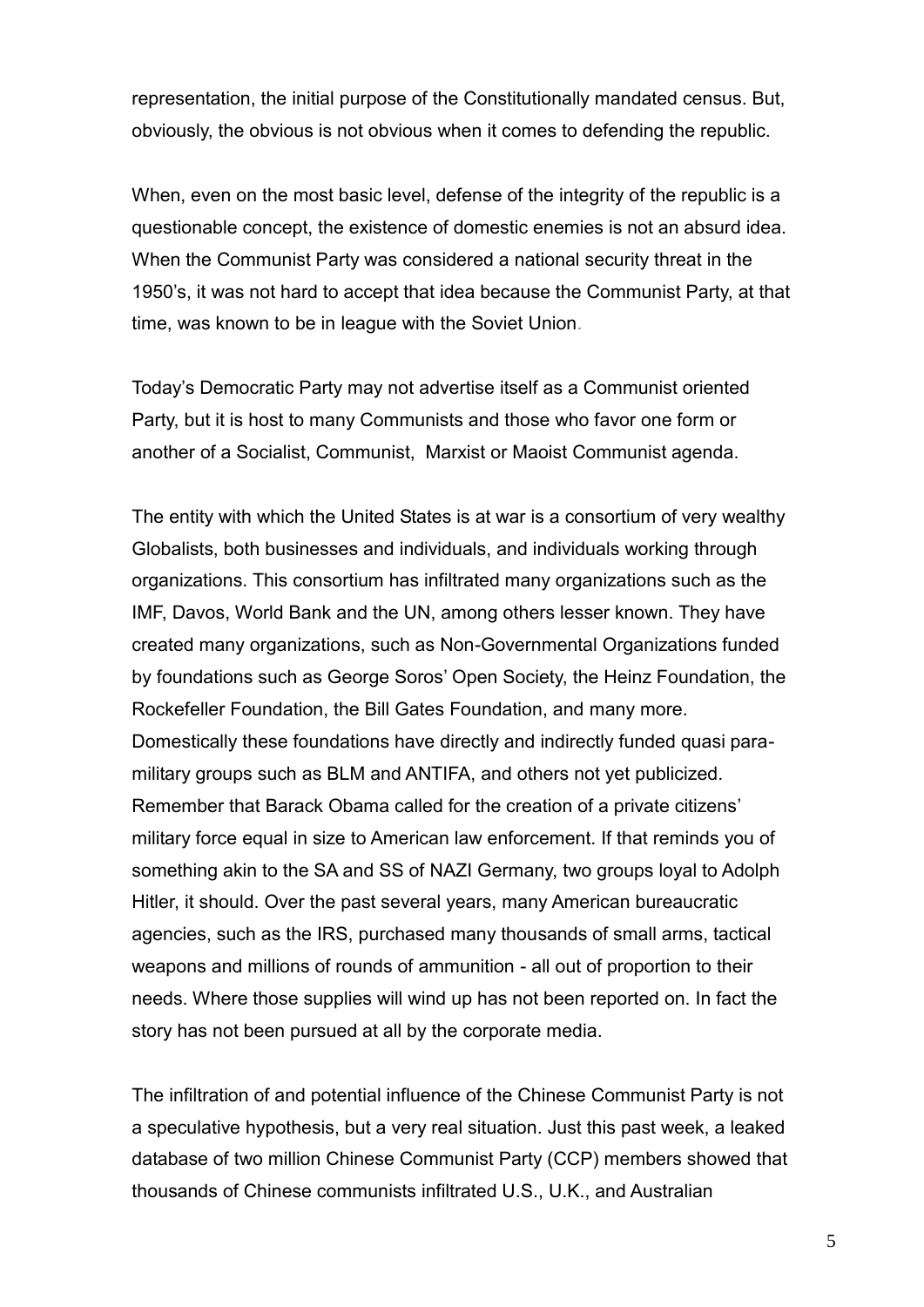government agencies and companies. How many of the two million are working within the organizations that have been created and funded by the world's billionaire Globalists and also funded by Chinese money is unknown; but judging by the deference that has been shown to China in many areas, it is a considerable number.

The caustic media reaction to President Trump's removing the United States from the Paris Agreement on Climate Change is exemplary of the Globalists' control of the media. The Paris Agreement basically would punish the United States' economy and give a free pass over the next decade to China and Africa, a continent in which China has tremendous energy investments. As of the signing of the Agreement China produced more than twice the amount of green house gas via the burning of fossil fuels than the United States, yet that discrepancy is little noted.

The political wing of the Globalists' movement in the United States is the Democrat Party. Through the Democrat Party the Globalists operate on a national, state and local level. Players in the recent election include such people as George Soros, whose organizations have funded the election campaigns of many state attorney generals, and Mark Zuckerberg who contributed more than \$400.000.000.00 to influencing the election by promoting extra-legal voting methods and hiring private election workers. Along with Jack Dorsey from Twitter, Zuckerberg, in coordination with the Globalist counterintelligence "news" units, in the weeks leading up to the election, blocked information about Hunter Biden's connections with China and the fact that he was under criminal investigation for several felonies.

In a war each side has an army, and each army has a counter intelligence unit. The purpose of a counter Intelligence unit differs from the propaganda arm of a government. While the propaganda agencies disseminate and censor information to make sure that the message that is heard by the domestic population is the message that makes the operation of the state easier with less opposition, the purpose of a counter intelligence unit is to weaken the spirit of the targeted population by demoralizing it through subterfuge, and to actively weaken the existing government using whatever means possible, even staging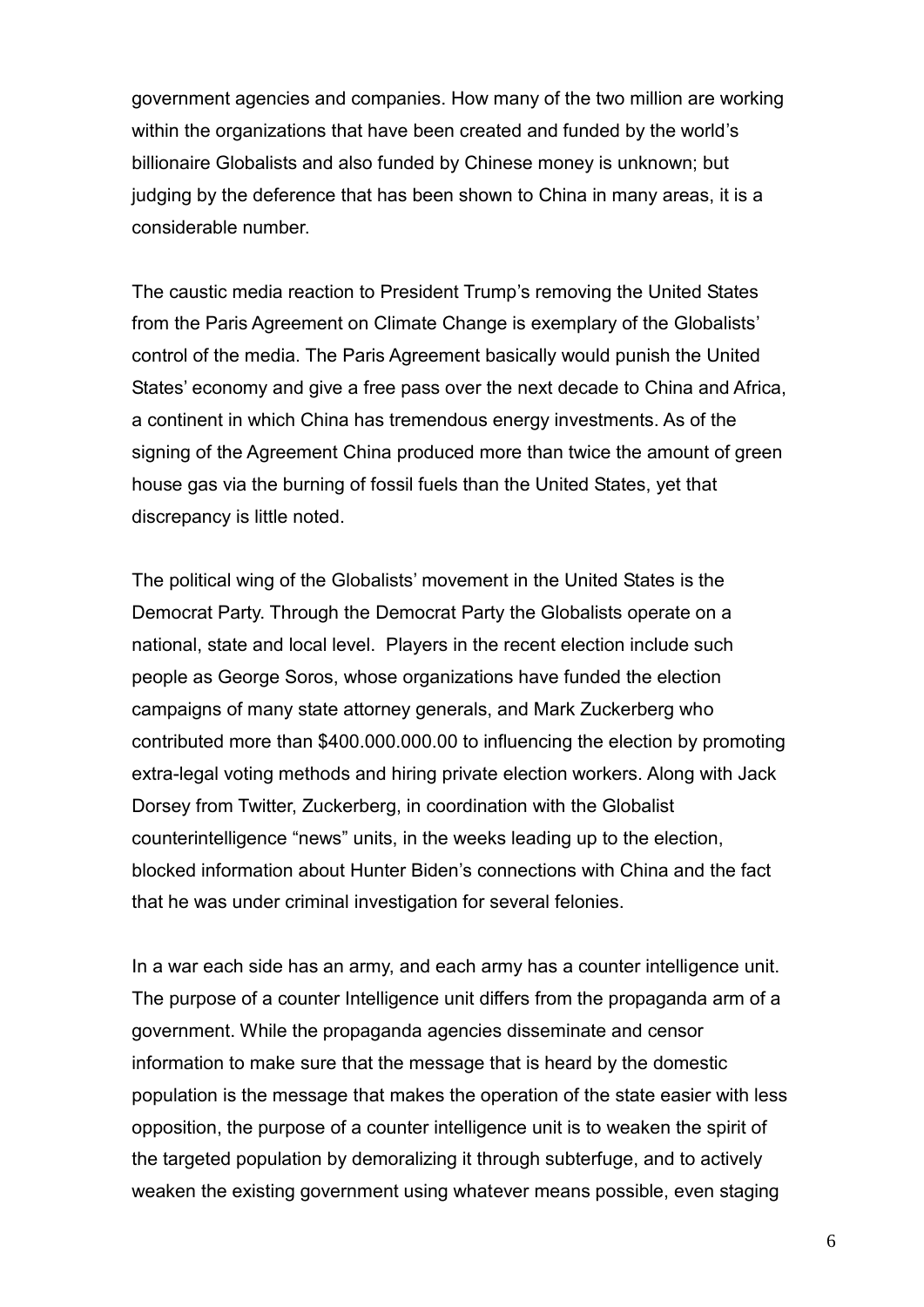mass protest and riots. and setting the stage for revolts. The hoped for end result is an acceptance of the opposition's message and a rejection of the messages from those who support the existing regime or government. The counter Intelligence unit's task is not so much to keep the targeted population ignorant of a coming take-over, or a change in political and social structure, which is what the government propagandists are tasked to do, but to weaken the "enemy" target population's will, create a "popular" counter-movement, destabilize and fragment the society on as many levels as possible, and "attack" the existing government administration in preparation for this takeover. The corporate media has been performing its task of mis-educating the population since 1963. The Globalist CI units have been performing their task for the past four years.

As much as certain elements of the FBI and CIA and other US Intelligence Agencies have been working as Counter Intelligence units for the Globalists, so have the corporate media operated as a Counter Intelligence unit working for the Globalists in support of the Globalist infiltrated and controlled Democrat Party.

The corporate media in their CI role have sewn seeds of doubt about the integrity and efficacy of Donald Trump and all of his associates and his policies; creating distrust and fear of his administration – in spite of the national and international good he accomplished. He and those around him and his supporters have been insulted, demeaned, prosecuted, attacked by the US intelligence services, all to place a cloud of doubt over who he is and of what he is capable. The list of insults stem from calling him inept, a serial rapist, a crook, a murderer and even a Hitler. The point being, if you tell a big enough lie, enough is believed that it will have its effect. As the real Hitler actually said:

*"... in the big lie there is always a certain force of credibility; because the broad masses of a nation are always more easily corrupted in the deeper strata of their emotional nature than consciously or voluntarily; and thus in the primitive simplicity of their minds they more readily fall victims to the big lie than the small lie, since they themselves often tell small lies in little matters but would be ashamed to resort to large-scale falsehoods.*